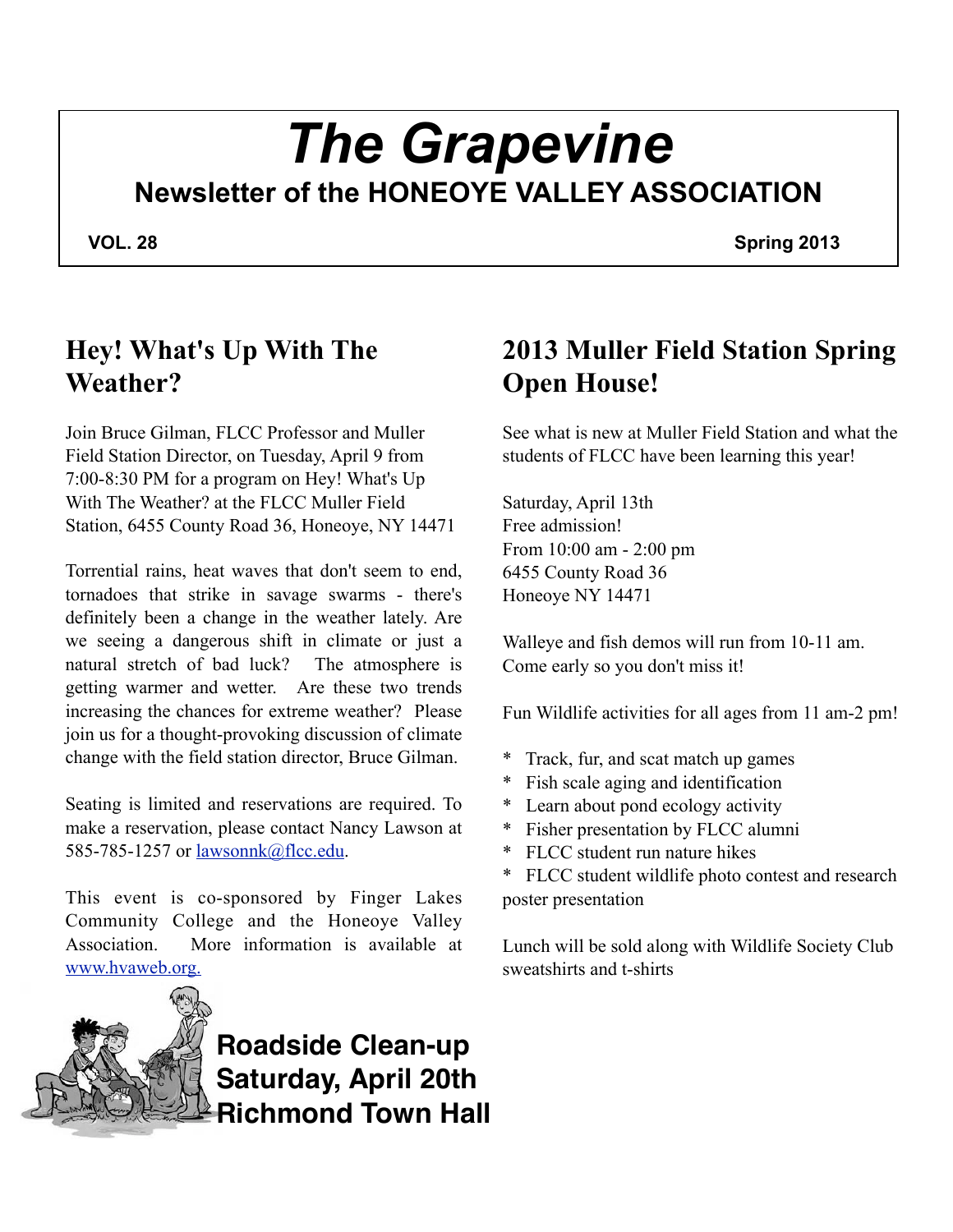## **About Your HVA…**

 The Honeoye Valley Association is a not-forprofit volunteer organization that works in a variety of ways to protect and preserve the environmental quality of the Honeoye Lake watershed.

 To become a member (and receive this newsletter regularly), send \$20 to the HVA , PO Box 165, Honeoye, NY 14471.

 To contribute articles, letters or opinions for this newsletter, send them to the above address. Visit us on our website at www.hvaweb.org .

 The HVA Board of Directors meets at 7 p.m. on the second Wednesday of the month, March through November. We meet at the United Church of Christ on Main Street. All meetings are open.

#### **The HVA Board of Directors:**

| 367-3522 |
|----------|
| 367-2927 |
| 229-2315 |
| 229-2273 |
| 367-3000 |
| 367-2079 |
| 229-2003 |
| 367-9293 |
| 367-8086 |
| 367-1090 |
| 671-1484 |
| 229-2455 |
|          |

#### **CANADICE WATER DISTRICT #1 UPDATE**

Submitted by Kris Singer, Supervisor

Although it may appear the project has fallen by the wayside, rest assured, we have been very busy working on the project continuously. The process itself is very complicated as we make sure we comply with all the regulations and procedures established in Municipal Law regarding the creation of a special district. Add to that the fact that the Canadice project has some additional issues to address to get all the pieces of the puzzle to come together. The road has had plenty of twists and turns, but we are negotiating it one step at a time.

As you know, we have no water department, have no intention of having a water department and have never ventured down the road of establishing a special district before. It has been a learning process that involves numerous agencies, governmental entities, countless meetings, phone calls and e-mails. Our project was originally designed to construct the district purchasing water from Richmond and also turning over the operation and maintenance of the system to Richmond once constructed. In order to receive the Comptroller's approval needed to move the project forward, a signed contract is required identifying the terms and costs for us to purchase water and have the system maintained. This is to ensure that the project costs each of you voted on are not adversely affected.

After our vote approval, Richmond began to explore the possibility of leasing their system to Monroe County Water Authority and then also explored using the Rochester Water Authority. In essence they are looking to eliminate their water department. Since they were looking to 'get out of the water business', we needed to address our water source and operation of the proposed system. At that time Richmond was receptive to still entering into a contract with Canadice to keep our project moving forward, but we felt it prudent to wait for the future of the water districts to be determined to ensure the future change did not have a negative impact on our proposal. After considering MCWA and the Rochester Water Authority, the Canadice Town Board chose to contract with the RWA for the operation and maintenance of our system.

Last week I received information indicating that Richmond will be moving forward with MCWA. Our contract with the RWA had been negotiated and approved by Canadice and is awaiting the Mayor's signature on behalf of the City. Now that we know which entity will be providing the water to our system through the Richmond system, we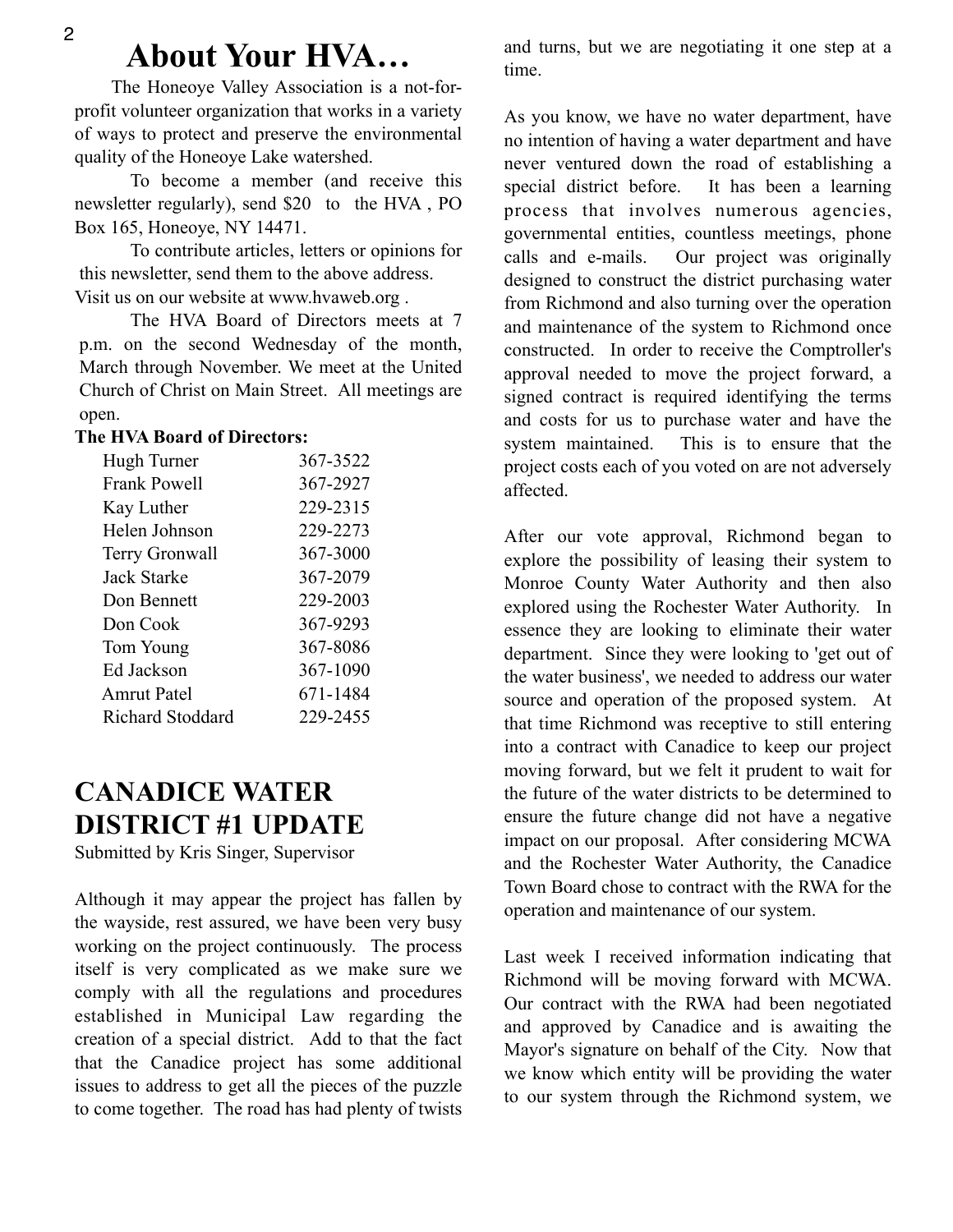are moving forward with the second contract for the purchase and transmission of the water. At this time it appears the contract will be a three party contract. Initially with Richmond to cover any time they may still be operating their system until the changeover is complete and also with MCWA for after the changeover. Still at issue is the 30-year contract Richmond has with the RWA, which is currently being addressed to allow the change to MCWA. Canadice will be working with all three parties, Richmond, RWA and MCWA, for the contract we need for the purchase and transmission of the water to our system. During the negotiations, we will compare the proposed terms to our projections to ensure we to stay within the confines of the original proposal with regards to the estimated costs. Our hope is that these recent changes will have a positive impact on the estimated costs by coming in a bit lower. I don't expect any great variation, but we will be carefully reviewing all the projections.

Our original time line as been impacted by all these issues, but the end result is still attainable, just delayed. It is the intention of the Board to continue working towards the installation of a public water system along the County Road 36 corridor. We will continue to work diligently to make sure the costs do not exceed what was proposed and possibly come in under the estimates, reducing the annual cost. I'm sure there a number of snickers with that comment, but it is possible that the final costs may be below our original conservative estimates. We achieved that when we built our town hall, so we are optimistic about the possibility now.

Thank you for your patience while we undertake this enormous project.

#### **Honeoye Lake Lagoon and Outlet Channel Sedimentation Survey- Ontario County WRC Grant Funds Update**

In 2010 the Ontario County SWCD partnered with the Cayuga County SWCD and a District Board member to conduct a survey of this area using a total station. Elevations were set for later use (bench mark) and when the survey was completed, the information gathered was plotted using Auto Cad software. The map that was created was the first of its kind, and will serve as a reference point for future surveys.

In 2012 the Ontario County Soil & Water Conservation District was awarded another grant from the Ontario County Water Resources Council in the amount of \$1,500.00 to conduct a follow up survey of the Honeoye Lake lagoon and outlet area. This survey will be conducted using the same strict protocol as the initial survey.

Later this summer, the Ontario County SWCD will again partner with the Cayuga County SWCD to utilize their total station survey equipment to resurvey the area. Once the information is gathered from the field, it will be downloaded and an updated contour map of the site will be created. This information will then be compared to the 2010 survey elevations to estimate if the capacity of the lagoon and outlet channel has been reduced as a result of sedimentation.

If the lagoon and outlet area capacity has been reduced, the District will then work with the Towns of Richmond & Canadice and other stakeholders such as the Honeoye Valley Association and the Honeoye Lake Watershed Task Force to determine if dredging is needed and how best to begin the process.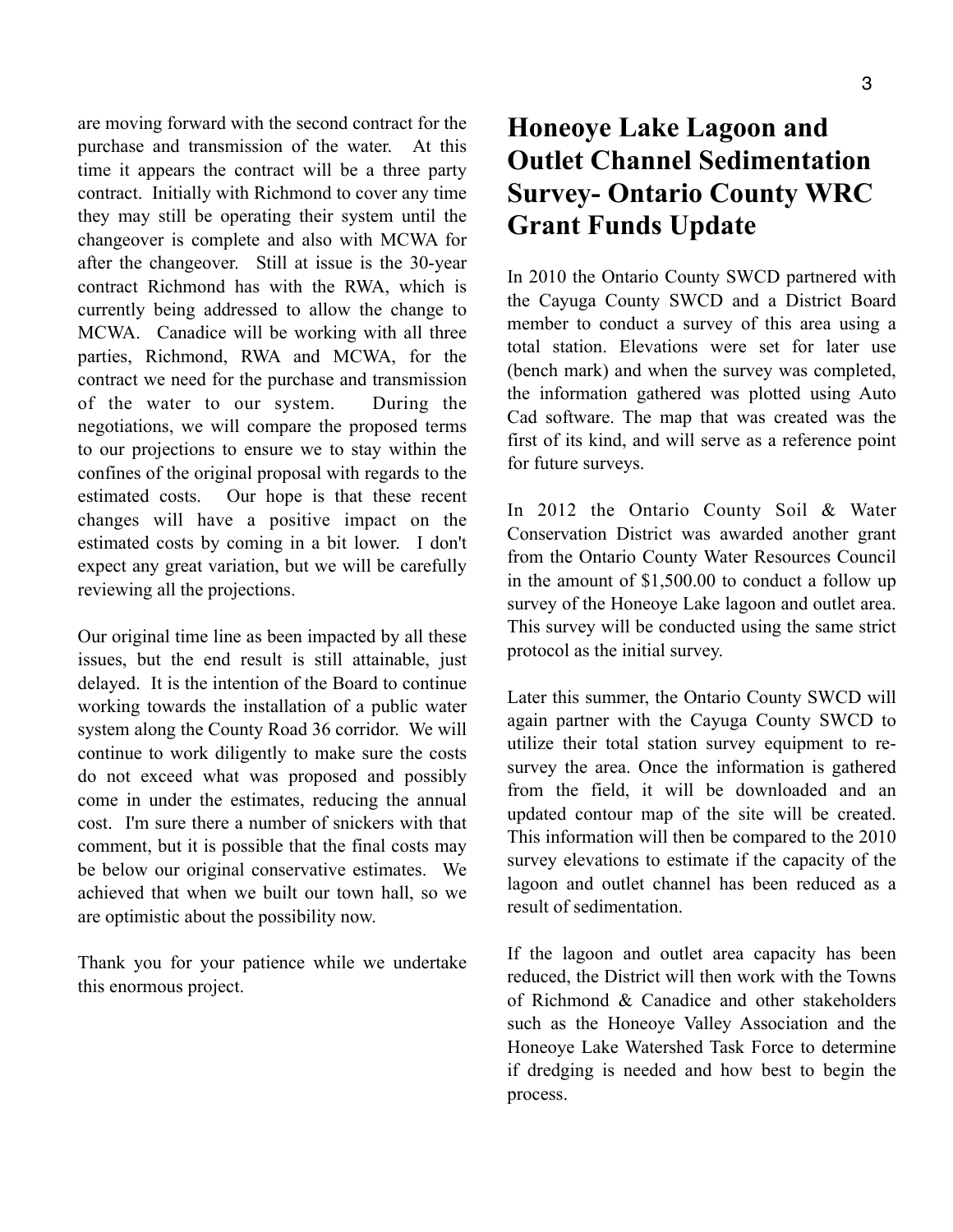#### **Wastewater Systems Education Program- Ontario County WRC Grant Funds Update**

In 2012 the Ontario County SWCD successfully obtained an Ontario County Water Resources Council special projects grant in the amount of \$1,500.00 to conduct a wastewater systems education program (septic systems) throughout Ontario County, with a concentration in the Honeoye Lake watershed area.

The Ontario County Soil & Water Conservation District Educator, Edith Davey will be conducting a workshop for homeowners to educate residents about the function, maintenance and care of wastewater systems and their relationship to groundwater and water quality in Ontario County, including Honeoye Lake.

Edith will utilize District information along with materials from Cornell Cooperative Extension to reinforce the relationship of wastewater and its effects on ground and surface water quality. In addition, Edith will provide information to homeowners on how to keep accurate records on wastewater system maintenance.

The District will begin organizing the workshop in late summer or early fall of 2013.

#### **Honeoye Lake Restoration Phase I- NYS DEC WQIP Grant Funds Update**

The Honeoye Lake Restoration Phase I grant was awarded to the OCSWCD for implementation of both hard and soft armoring techniques to reduce erosion in the Affoulter and Cratsley Gully subwatersheds. The amount of the grant awarded is \$215,000.00 for eligible costs, reimbursable at 75% up to \$107,500.00. The grant completion date is July 2013.

The OCSWCD and the Ontario County have been working together to finalize appropriate sites to place stone riprap, outfall protection and stone fill, while being careful to work within the requirements set forth in the grant contract.

 The Soil & Water Conservation District and the Ontario County Highway Department have met 3 times

in the field. During these site meetings, the contract requirements were discussed; sites were photographed, measured and surveyed. The Highway Department engineer is currently working to create maps showing the proposed site, designing the hard armoring practices (rock rip rap, outlet protection and stone fill) and determining cost estimates for each site.

When these designs and cost estimates are completed, the District staff will review the information with the NYS DEC and upon approval, work will begin this Spring and all work will be completed by July 2013. The District will be responsible for erosion and sediment control and utilize the Districts straw mulcher and other equipment to stabilize any disturbed areas to prevent erosion.

After the work is completed, the District staff will create a final project report, and close out the grant.

#### **Town of Richmond - Shetler Road Water District Extension No. 1**

The purpose of this article is to keep the Residents and Property Owners of the Shetler Road Water District Extension No. 1 informed of the status of the water project.

The following is a summary of work completed:

- Chatfield Engineers, P.C. completed the base mapping for the project, locating the homes, roads, utilities and other important information.
- Chatfield Engineers, P.C. completed the preliminary water main design work for the project. Also with the assistance of the Town of Richmond, a location for the new Water Storage tank has been identified. The Town is in the process of purchasing the property.
- In the spring of 2013 Chatfield Engineers, P.C. will finalize the Water Main Plans, begin design work for the Water Storage Tank and will prepare easements for the areas of the project that are located outside of the public right of way.

Con't. p.5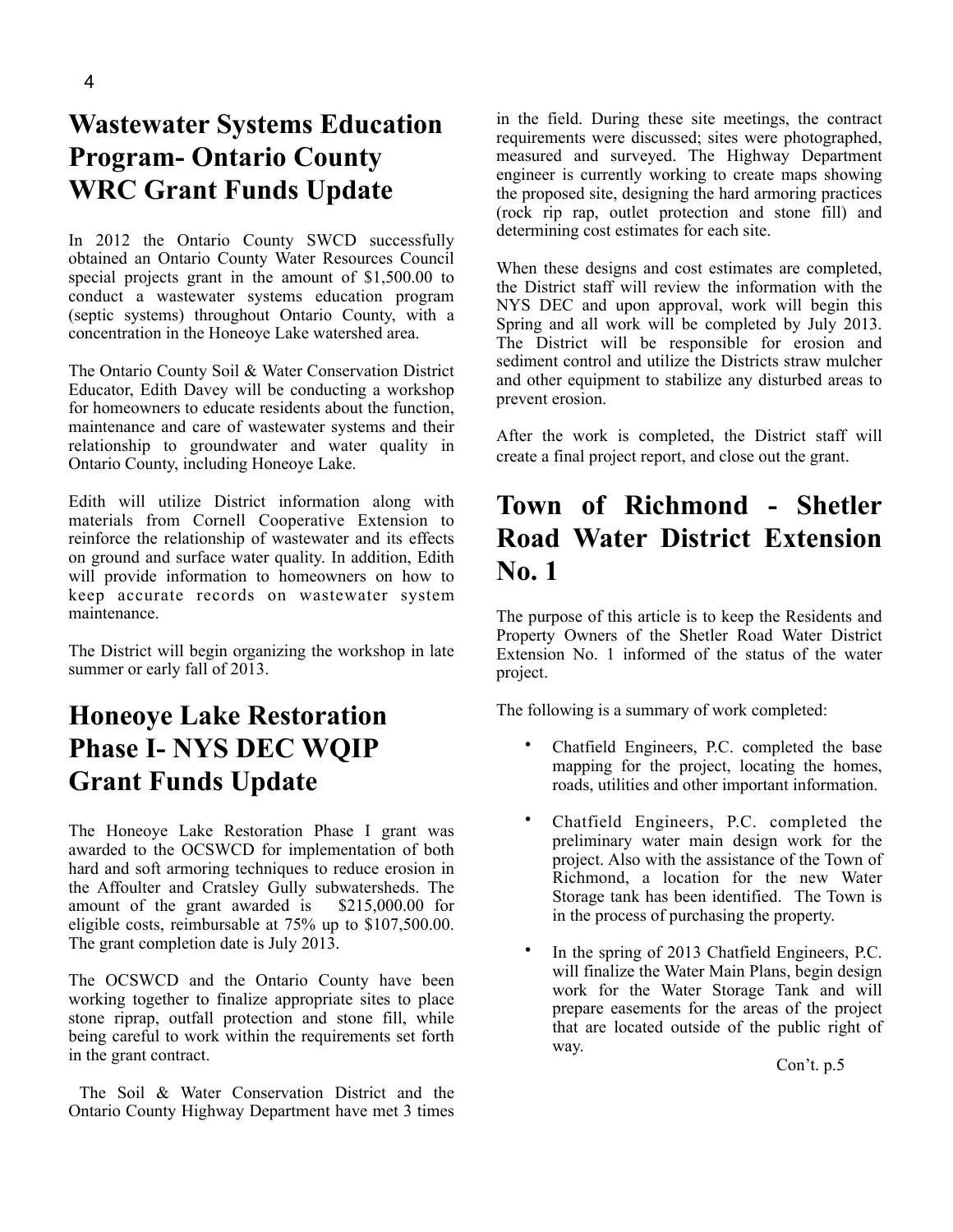- In the late spring of 2013 Chatfield Engineers, P.C. will begin submitting plans to governing agencies for required permits and approvals.
- The Town is in the process of receiving approval from the NYS Comptroller. The Town along with Stu Brown Associates is working with the USDA Rural Development regarding a grant and loan for the Project.
- The Project is still on schedule for bidding in the fall 2013 with construction commencing in the winter of 2014.

#### **RICHMOND ANNUAL COMMUNITY BEAUTIFICATION AWARD**

The Town of Richmond is accepting nominations for the Richmond Annual Community Beautification Award. The Award, now in the sixth year, is intended to encourage the enhancement of the appearance of properties visible from public areas within the Town and recognize the efforts of those responsible for said improvements.

Eligible improvements could include a building façade, lakeshore improvement, sidewalk garden, major cleanup, or rehabilitation of an area or building. The criteria for selecting the winner will include overall appearance, landscaping, architecture, exterior building appearance, general maintenance/ upkeep, and consistency with the Town's Comprehensive Plan.

The recipient will be recognized at a special meeting with the presentation of a plaque. A permanent plaque listing recipients through the years is planned for the Town Hall

The 2012 recipient was the Kevin W. Dougherty Funeral Home at 8624 Main Street in Honeoye. The 2012 Award took into consideration the tastefully designed building, the extensive landscaping, the foresight and willingness to locate in our Main Street community, and the dramatic improvement in the appearance of this particular Main Street property that has long been an eyesore. It is particularly noteworthy that Mr. Dougherty utilized virtually all local contractors through the entire project from site preparation to final landscaping.

The 2013 award will recognize an improvement generally done during 2012. There are nomination forms with full details available at [www.townofrichmond.org](http://www.townofrichmond.org) or the Richmond Town Hall, Honeoye Public Library, and Allens Hill Library. Use of the form is encouraged although not required. Nominees could be individuals, community groups, or a combination. Nominations must be submitted to the Richmond Planning Board, PO Box 145, Honeoye, NY 14471 or dropped off at the Town Hall by May1, 2013.

#### **2012-2013 "Speaking of Nature" Lecture Series**

FLCC Muller Field Station 6455 County Road 36 Honeoye, New York

Please join us for an exciting and informative lecture series at the Muller Field Station of Finger Lakes Community College. Presentations by college faculty, staff and local scientists are free and light refreshments will be provided. Seating is limited and reservations are required for each program. For more information and to make reservations, call Nancy Lawson at 585-785-1257.

Saturday (morning), May 4, 8:30-10:30am - **Channel Paddle with Nadia Harvieux**, Environmental Outreach Educator at Muller Field Station. Canoe or *Con't. p.7*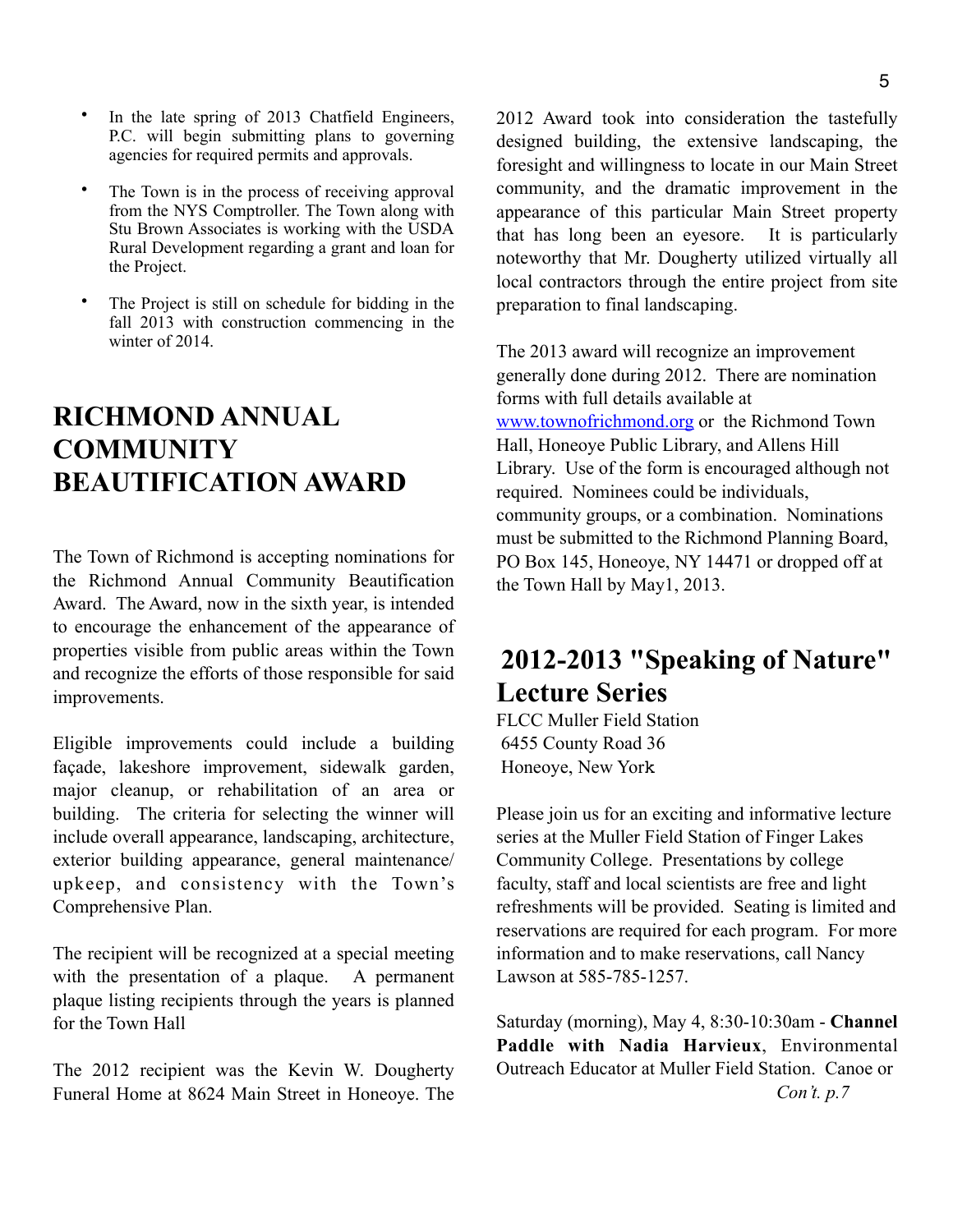

#### Town of Richmond **6th Annual Community Beautification Award** Nomination Form

**Purpose:** The Annual Community Beautification Award was developed to recognize the efforts of those that improve the overall appearance of the community through enhancement of their property. The Award is to recognize those responsible for an improvement in appearance such as building façade, lakeshore improvement, sidewalk garden, major cleanup, or rehabilitation of an area or building. All properties within the Town of Richmond that are visible from public property are eligible for the Community Beautification Award. The recipient will be recognized with a presentation of a plaque.

**Criteria:** Overall appearance Landscaping Architecture Exterior building appearance General upkeep/maintenance Consistency with Comprehensive Plan

Nominated property address/location: **Owner** (if known): **Contact information** (if known):

\_\_\_\_\_\_\_\_\_\_\_\_\_\_\_\_\_\_\_\_\_\_\_\_\_\_\_\_\_\_\_\_\_\_\_\_\_\_\_\_\_\_\_\_\_\_\_\_\_\_\_\_\_\_\_\_\_\_\_\_\_\_\_\_\_\_\_\_\_\_\_

Briefly describe the nominated property/project, including information on significant improvements that have been made during 2011 and how this property has made a significant contribution to the beautification of Richmond. Before and after photographs, if available, and use of this form are encouraged but are not necessary.

| Address: Phone: Phone: Phone: Phone: Phone: Phone: Phone: Phone: Phone: Phone: Phone: Phone: Phone: Phone: Phone: Phone: Phone: Phone: Phone: Phone: Phone: Phone: Phone: Phone: Phone: Phone: Phone: Phone: Phone: Phone: Pho |
|--------------------------------------------------------------------------------------------------------------------------------------------------------------------------------------------------------------------------------|
| Email: <u>___________________________</u>                                                                                                                                                                                      |
| Please submit nominations by May 1, 2013 to: Town of Richmond Planning Board<br>8690 Main Street<br><b>PO Box 145</b>                                                                                                          |
| Honeoye NY 14471                                                                                                                                                                                                               |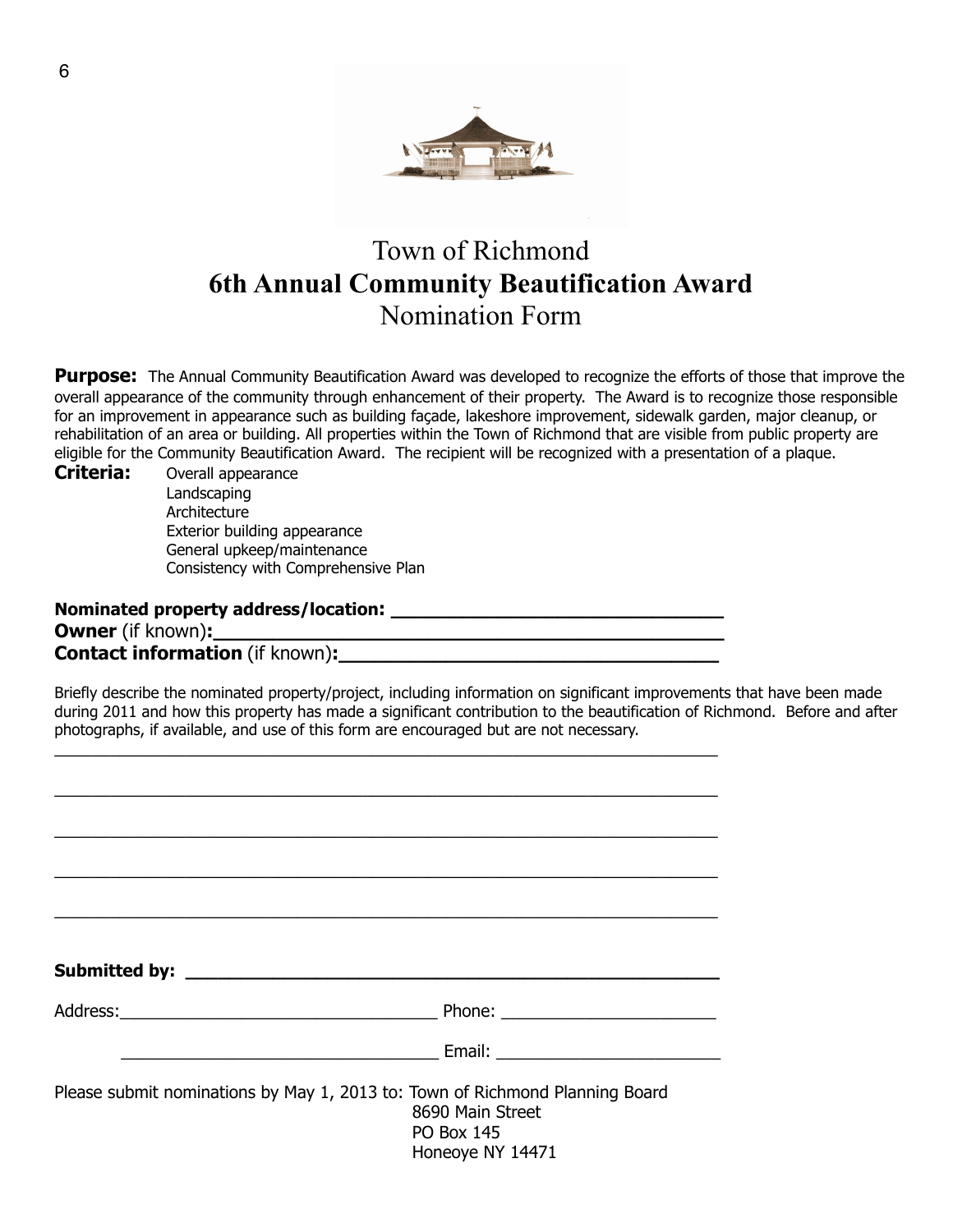#### **Nature Series Con't. from p.5**

kayak through the beautiful Honeoye Inlet wetlands and learn about their importance for water quality protection and wildlife habitat. We will also look for sign of wetland mammals, including beaver, muskrat and river otter. Some college boats can be provided but you are encouraged to bring your own. Limited to 12 people so make your reservation early.

#### Thursday, May 9, 7:00-8:30 pm - **Honeoye Lake Walleye Update with John Foust**, **Finger Lakes Community College and Pete Austerman, NYSDEC Aquatic biologist.**

Over the past several years Finger Lakes Community College faculty, staff, and students have captured, spawned and raised walleye from Honeoye Lake at the Muller Field Station Research and Education building in cooperation with NYSDEC. Join us for a presentation on the walleye spawning process and an update from the 2012-13 production seasons. Pete Austerman will be on hand to discuss continuing walleye management in Honeoye Lake.

Wednesday, June 5, 7:00-8:30 pm - **Bats, Bats, Bats with Clinton Krager**. Bats are one of the most misunderstood organisms. People often associate them with rabies; say they are flying mice; or think the bats will get caught in your hair. These associations are rarely accurate. But regardless of people's opinions of bats, they are very important to the ecology. New York State is home to approximately nine species of bats, seven can be found in the Finger Lakes region. We will be examining the natural history of bats, discussing what species are found in New York State, specifically in the Finger Lakes region, and a little about their status in the wild especially relating to white nose syndrome.

Thursday (evening), June 13, 6:00-8:00 pm - **Channel Paddle with Bruce Gilman**, Finger Lakes Community College. Canoe or kayak through the beautiful Honeoye Inlet wetlands and learn about the role of wetlands in protecting the water quality of Honeoye Lake. Also learn about wildlife and wetland plant indicators. Some college boats can be provided but you are encouraged to bring your own. Limited to 12 people so make your reservation early.

Tuesday (evening), June 18, 6:00-8:00 pm - **Channel Paddle with Berna Ticonchuk**, Finger Lakes Community College. Canoe or kayak through the beautiful Honeoye Inlet wetlands. You may catch a glimpse of a beaver or river otter. Some college boats can be provided but you are encouraged to bring your own. Limited to 12 people so make your reservation early.

#### **Richmond and CanadiceAnnual Roadside Clean-up**

Don Cook of the Honeoye Valley Association is once again heading up our annual roadside clean-up. The Honeoye United Church of Christ on Main Street is offering a free breakfast that morning from 7:30 to 9:00 A.M. All are welcome to come to the breakfast and then to help us clean our towns.

Don will be at the Richmond Town Hall on Saturday, April 20th to hand out bags, donated by West Shurfine, and safety vests. He will also be able to direct people to which roads still need to be covered.

•